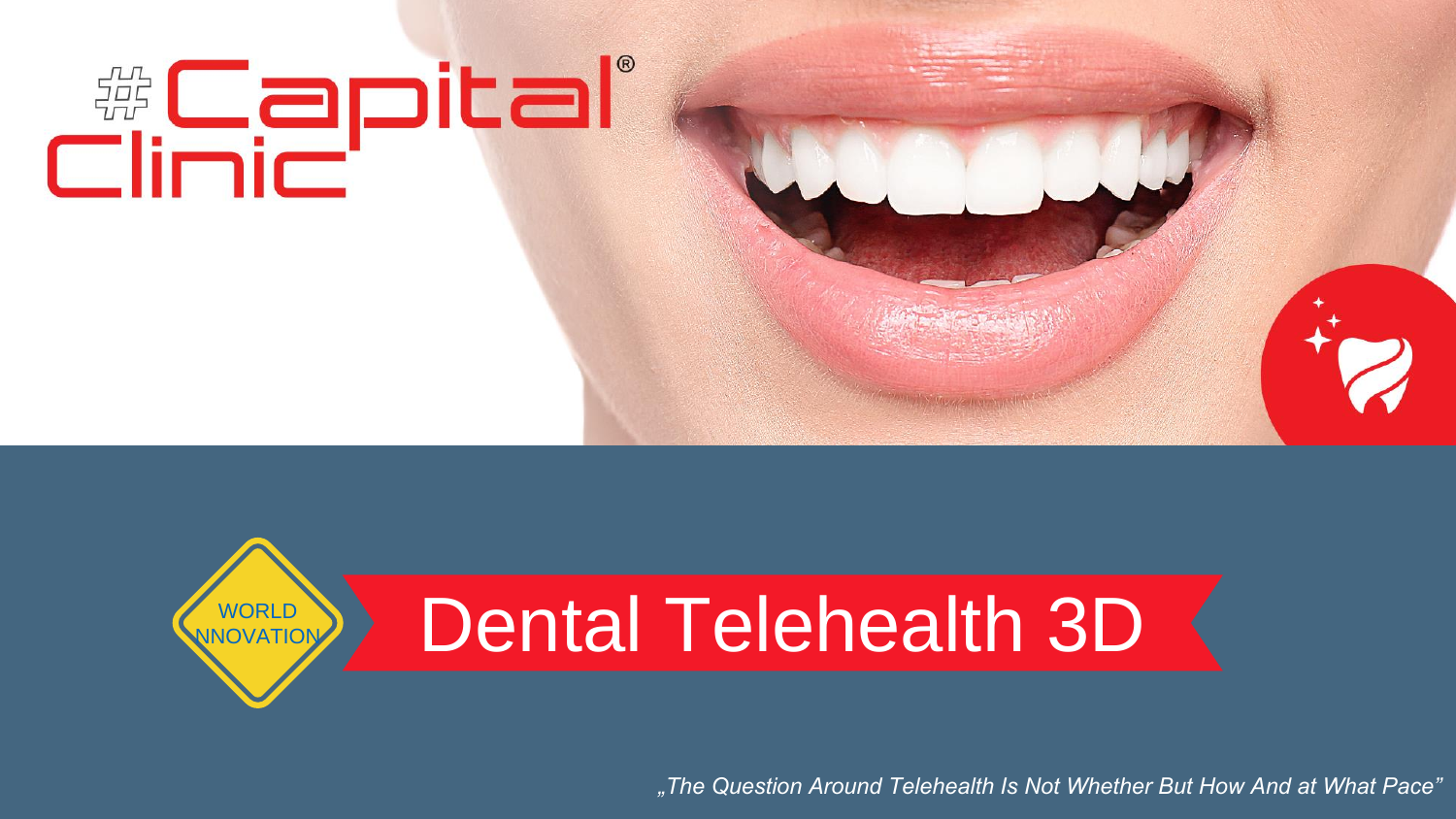## **More:** Time & Confidence in the Treatment Decision for Patients **(B2C)**

#### DENTAL TELEHEALTH 3D

# Innovation for Medical Business

# **More:**

Valuable Patients & Profits From Desired Target Group for Dentistry Business

**(B2B)**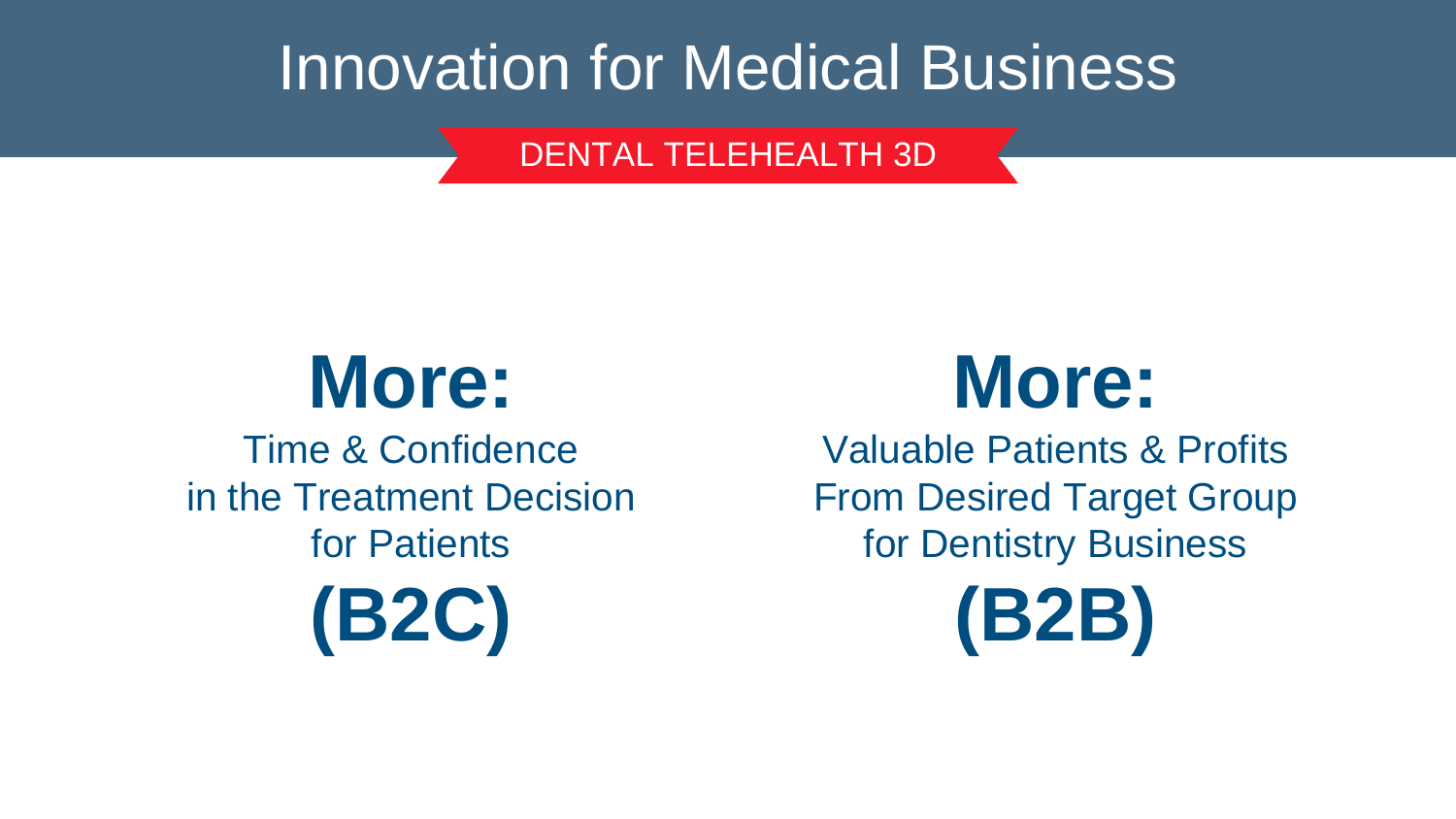#### DENTAL TELEHEALTH 3D



# Innovation for Medical Business

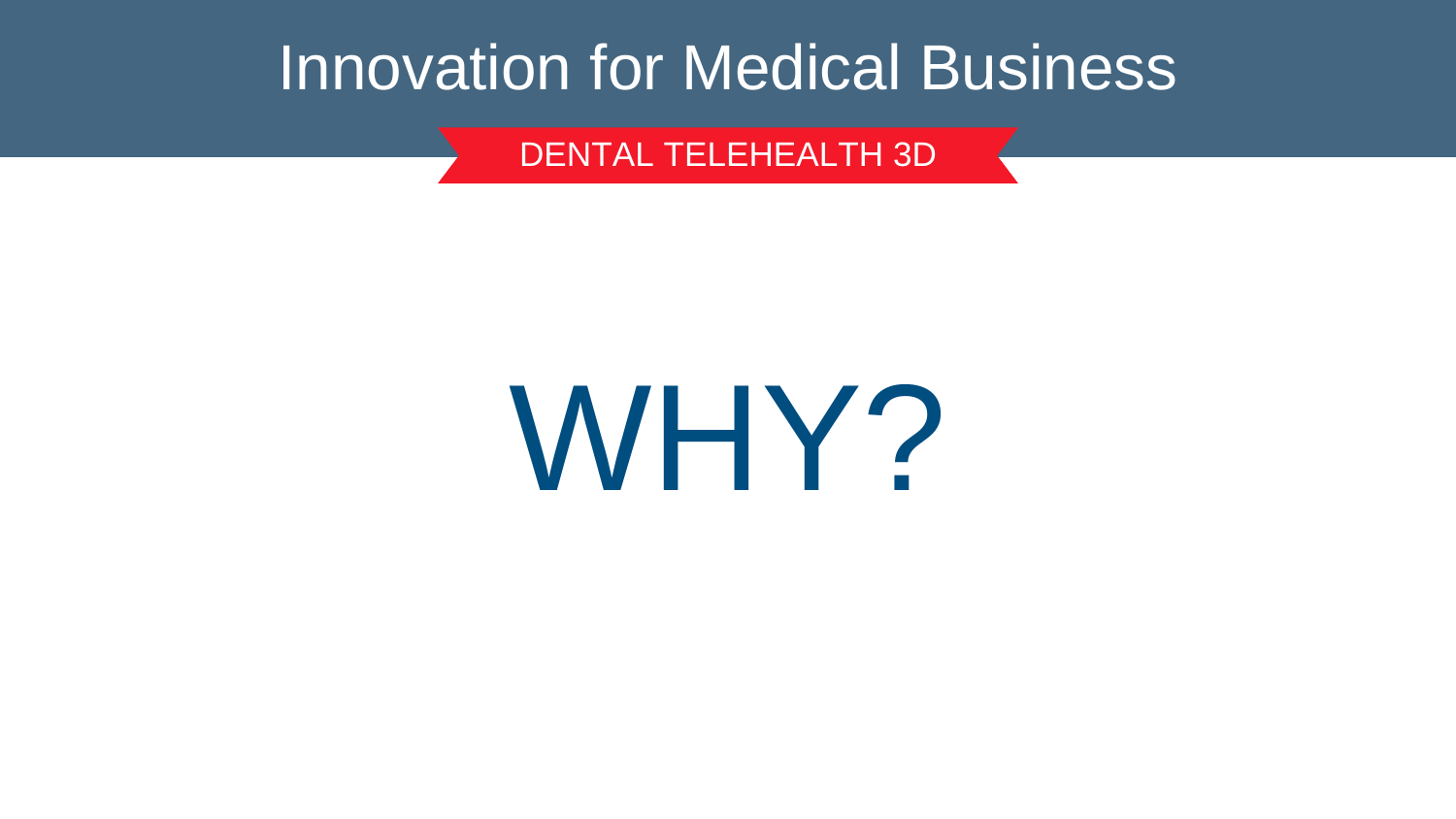



## **EXAMINATION 10 minutes**

Cutting edge technology saving tons of time

### **PROGNOSIS 3-5 days** Supported by Artificial Intelligent software

# **CONCIERGE patients service**

App and DMS software for spectacular conversion

#### 3 STEPS

# Innovation for Medical Business

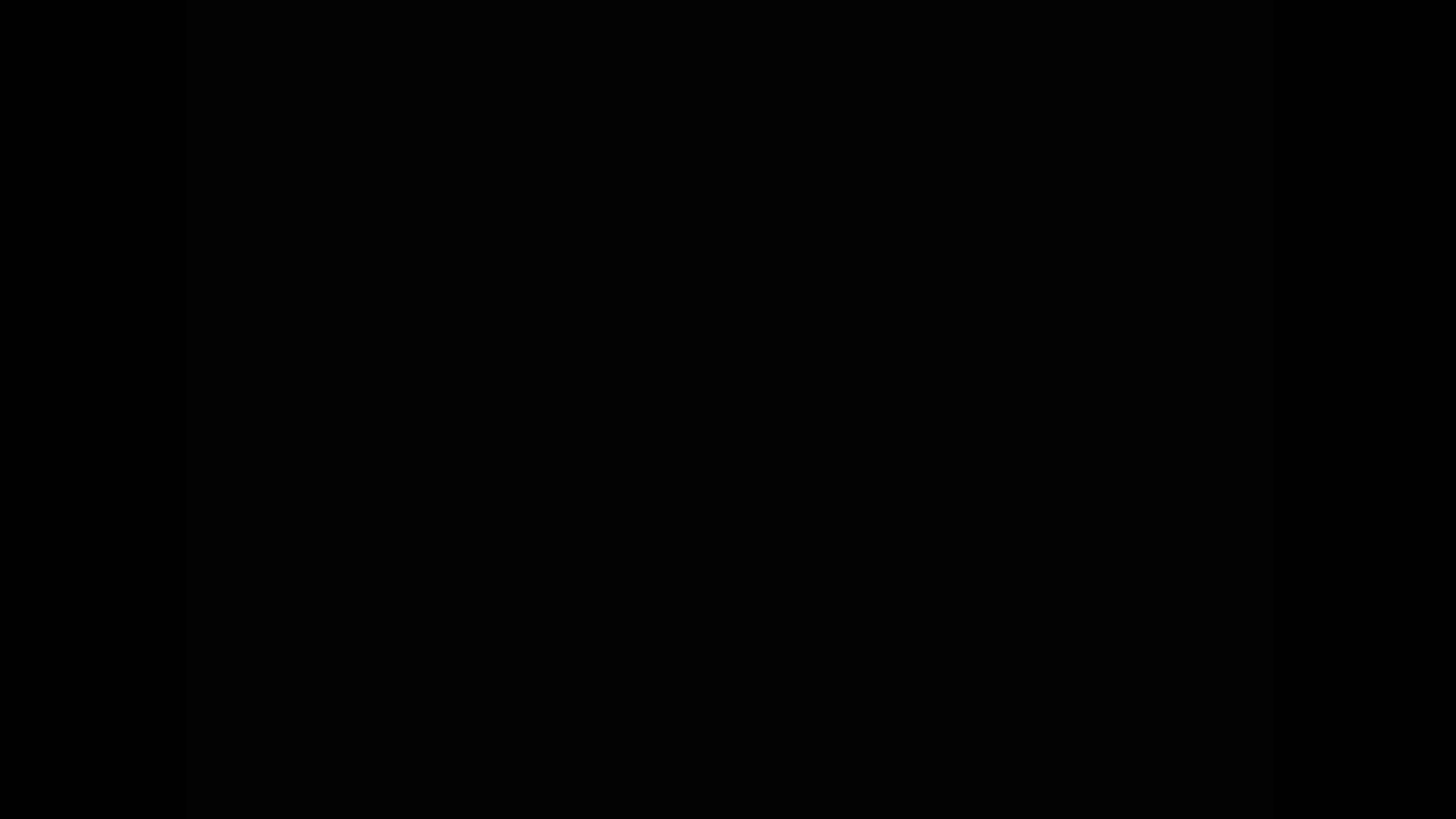#### MORE DETAILS

# **#Orthodontic #Implantation #Prosthetic #Periodontic**

**#Conservative Dentistry**

- 
- A. Fast 10 Minutes Checkup in Your Office / School B. In Trustful Surrounding
- C. Painless & Fearless & Low Cost
- D. Easy to Understand Treatment & Costs Prognosis
- E. Awareness of Urgent Needs
- 

**B2C**

# Innovation for Medical Business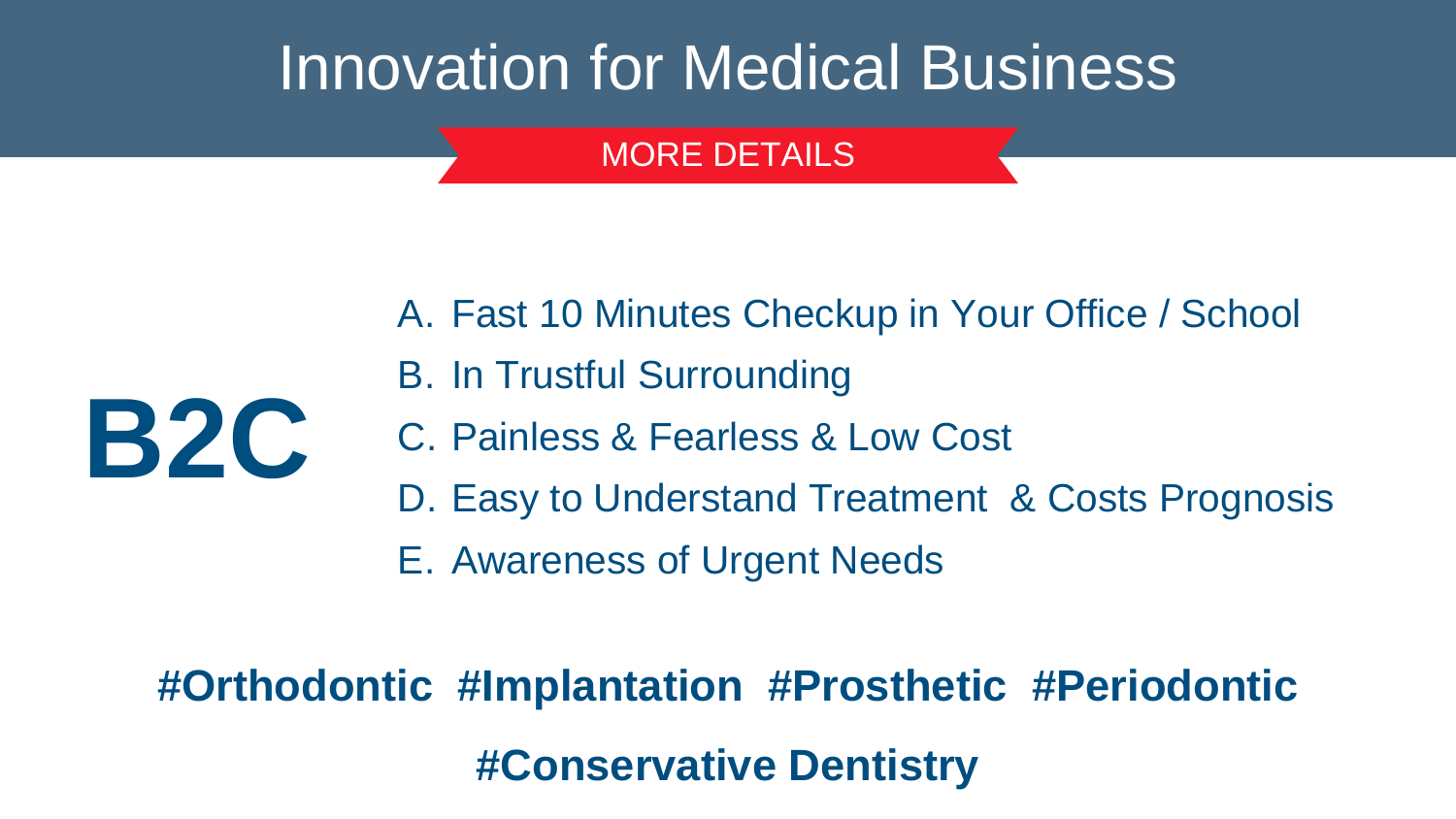#### MORE DETAILS

### **#Companies #Offices #Schools #Kindergartens**

- A. Innovative Employee Benefit
- B. New Element Of Wellbeing And Health Promotion
- C. Precise Target Group Exploration
- D. High Conversion (CPA) Ratio of Scanned Patients
- E. Additional Benefits Thanks to Trusted Concierge

# Innovation for Medical Business

**B2B**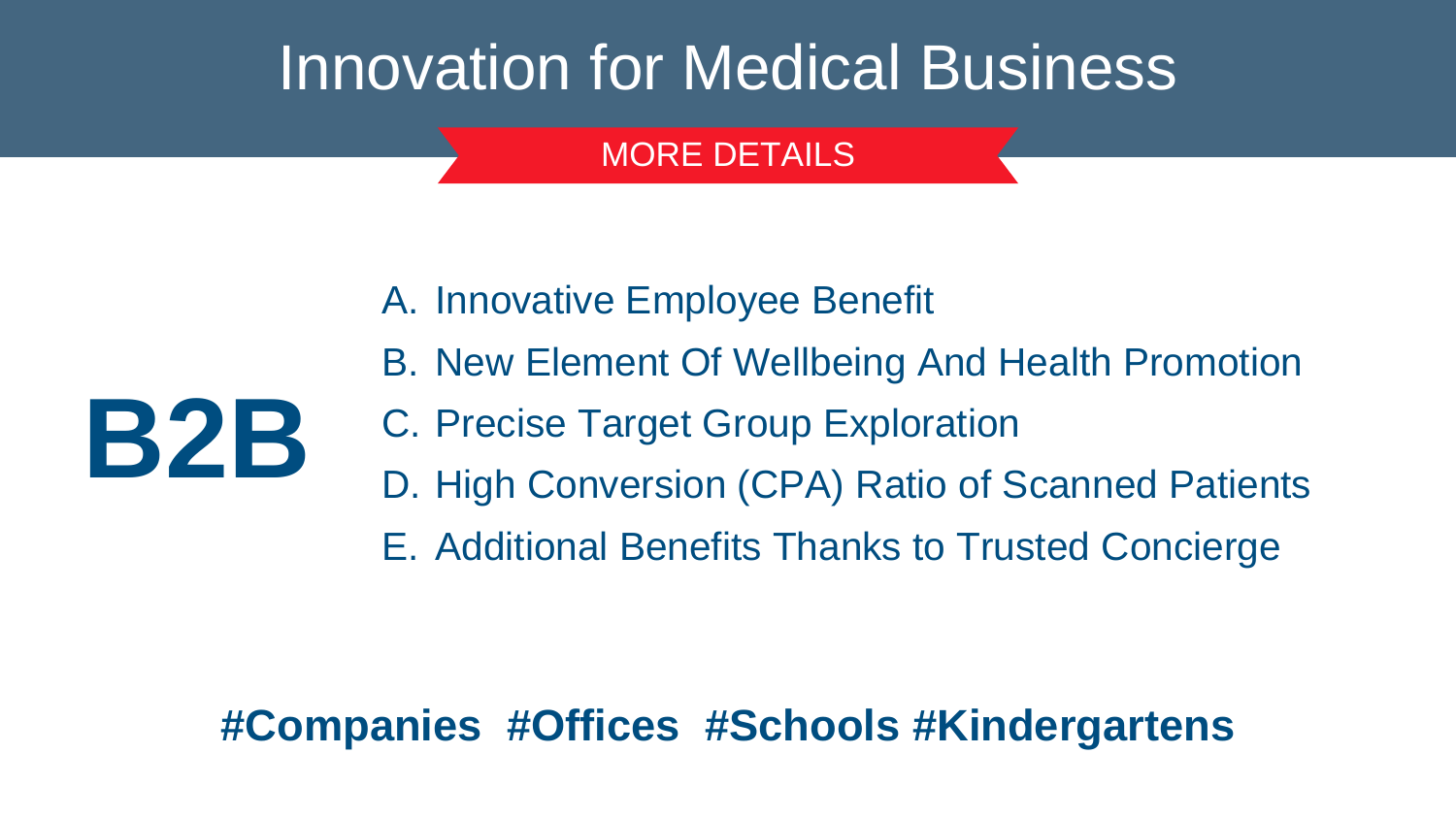